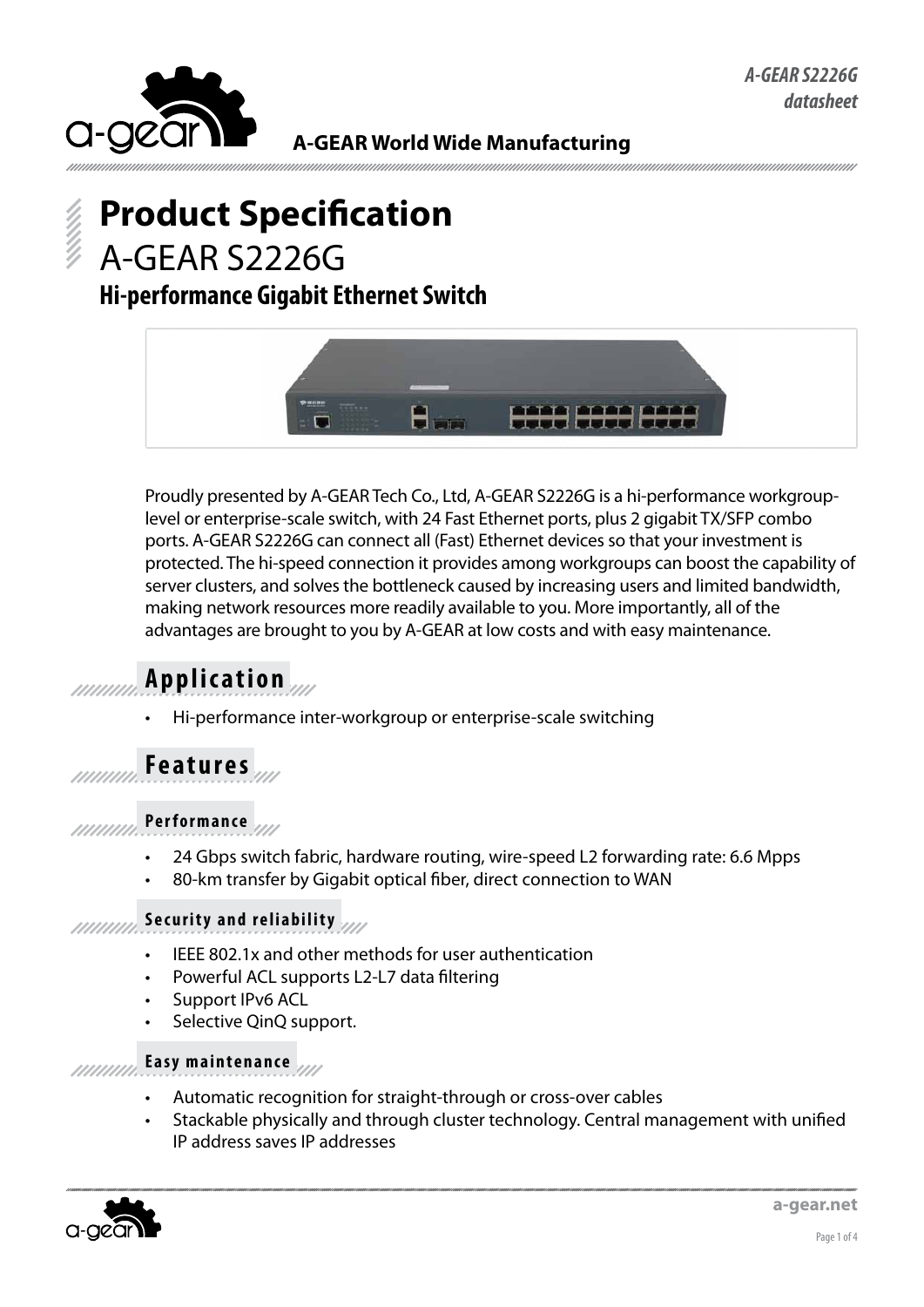

### **A-GEAR World Wide Manufacturing**

- Management via CONSOLE port, Web, SNMP, Telnet, etc.
- Support (A-GEAR) Broad Director, HP Open View, Cisco Works 2000

#### **Traffic and broadcast control** muun.

- • Auto-detection and restraining of broadcast storm, IGMP snooping, effectively restrict broadcast flooding
- • Full- and half- duplex traffic control
- • Ethernet port rate limiting with 64K step size
- • IP multicast and QoS support
- Jumbo frame

# **Specifications**

|                               | S2226G                                                                                                                                 |
|-------------------------------|----------------------------------------------------------------------------------------------------------------------------------------|
| <b>Processor</b>              | RISC 200MHz                                                                                                                            |
| <b>FLASH</b>                  | 4 MB                                                                                                                                   |
| <b>Memory</b>                 | 32 MB                                                                                                                                  |
| Port & Slot                   | 24 * 10/100M TX 2 * GSFP/TX combo 1 * Console Port                                                                                     |
| <b>Switch Fabric</b>          | 24 Gbps                                                                                                                                |
| <b>Forwarding Rate</b>        | All wire-speed forwarding and filtering                                                                                                |
| <b>Switching Mode</b>         | Store-and-forward                                                                                                                      |
| <b>MAC address Table Size</b> | 8K                                                                                                                                     |
| <b>Queuing Buffer</b>         | 64 MB                                                                                                                                  |
| <b>Jumbo frame</b>            | 2048                                                                                                                                   |
| Dimensions (L x W x H) (mm)   | 442 x 316 x 44                                                                                                                         |
| Weight                        | 6.6kg                                                                                                                                  |
| <b>Power Consumption</b>      | 28 W (max.)                                                                                                                            |
| <b>Power Input</b>            | AC 100 ~ 240 V, 47 ~ 63 Hz, 1A/230V                                                                                                    |
| <b>LED Indicators</b>         | Power, system, link, activity, 10/100M                                                                                                 |
| <b>Temperature</b>            | Operating: $0 \sim 50^{\circ}$ C, non-operating: -40 ~ 70°C                                                                            |
| <b>Humidity</b>               | $0 \sim 90\%$ (no condensing)                                                                                                          |
| <b>Functions</b>              |                                                                                                                                        |
| <b>Spanning Tree</b>          | IEEE 802.1D STP, IEEE 802.1w RSTP, 802.1s MSTP                                                                                         |
| <b>VLAN</b>                   | Port-based VLAN, 802.1Q tag VLAN, Private VLAN, GVRP<br>dynamic VLAN configuration, selective QinQ                                     |
| <b>Traffic Control</b>        | Back pressure at half-duplex, 802.3x at full-duplex, CAR<br>support, 64K step size for 100-M ports, 8 M step size for<br>Gigabit ports |
| <b>Storm Control</b>          | Stop sending at threshold to restrict broadcast storms                                                                                 |

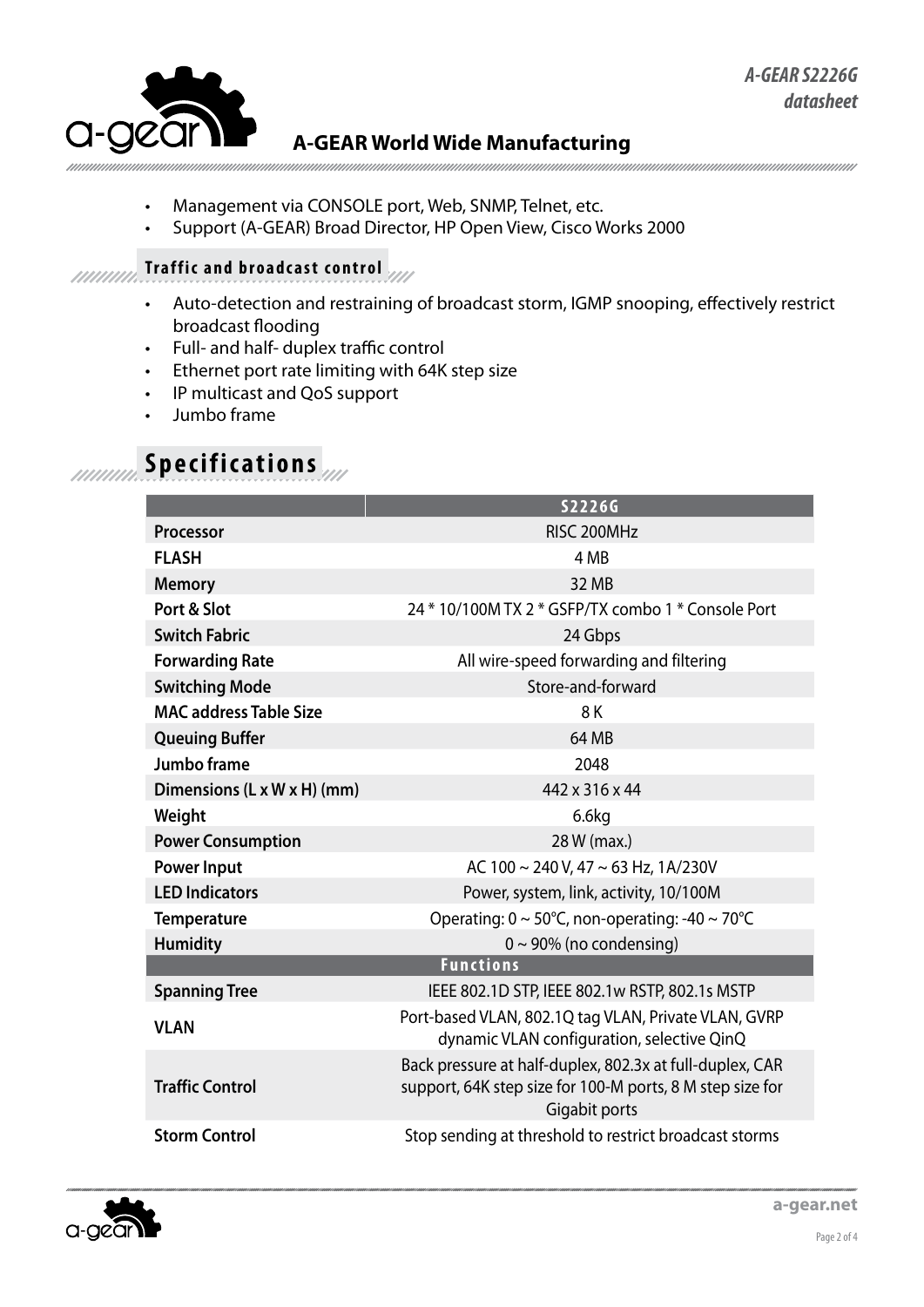

## **A-GEAR World Wide Manufacturing**

|                                          | S2226G                                                                                                                                                                                                                                                                                                                                                                                                                                                                    |
|------------------------------------------|---------------------------------------------------------------------------------------------------------------------------------------------------------------------------------------------------------------------------------------------------------------------------------------------------------------------------------------------------------------------------------------------------------------------------------------------------------------------------|
| <b>Multicast Control</b>                 | <b>IGMP</b> snooping                                                                                                                                                                                                                                                                                                                                                                                                                                                      |
| <b>DHCP</b>                              | DHCP snooping, DHCP option 82, IP source guard                                                                                                                                                                                                                                                                                                                                                                                                                            |
| <b>Port Trunking</b>                     | Up to 14 groups with up to 8 ports per group, dynamic LACP<br>or static aggregation                                                                                                                                                                                                                                                                                                                                                                                       |
| <b>Port Mirroring</b>                    | Supported. Can be based on flow classification                                                                                                                                                                                                                                                                                                                                                                                                                            |
| Clustering                               | Up to 32, manageable through single IP                                                                                                                                                                                                                                                                                                                                                                                                                                    |
| <b>Security</b>                          | IEEE 802.1x port-based user authentication Port Security<br>Hardware support for IP ACL, MAC ACL, VLAN ACL<br>Hardware support for IPv6 source/destination/TCP/UDP/<br>protocol based<br><b>ACL</b><br>Hardware support time-based ACL<br>Hardware support DHCP snooping<br>Hardware support DAI, static/dynamic anti-ARP attack<br>Support WEB interface authentication<br>Remote authentication through RADIUS<br>User privilege classification and password protection |
| QoS                                      | Head Of Line (HOL) blocking prevention mechanism<br>4 dispatching queues per port, mapping the 8 priority queues<br>in 802.1p<br><b>Best Effort Service</b><br><b>Differentiated Service</b><br><b>Strict Priority</b><br>Weighted Round Robin<br><b>First Come First Serve</b><br>TOS re-tagging<br><b>RTS</b>                                                                                                                                                           |
| <b>Network Management</b>                | SNMP v1/v2<br>RMON (Group 1, 2, 3, 9)<br><b>Telnet</b><br>Command Line Interface (CLI) Web interface<br>Support A-GEAR network management tools suite: Broad<br><b>Director</b><br><b>NTP</b><br><b>SSH</b><br><b>LLDP</b>                                                                                                                                                                                                                                                |
| <b>Software Upgrade</b>                  | TFTP/FTP                                                                                                                                                                                                                                                                                                                                                                                                                                                                  |
| <b>Configuration Upload/</b><br>download | TFTP/FTP                                                                                                                                                                                                                                                                                                                                                                                                                                                                  |